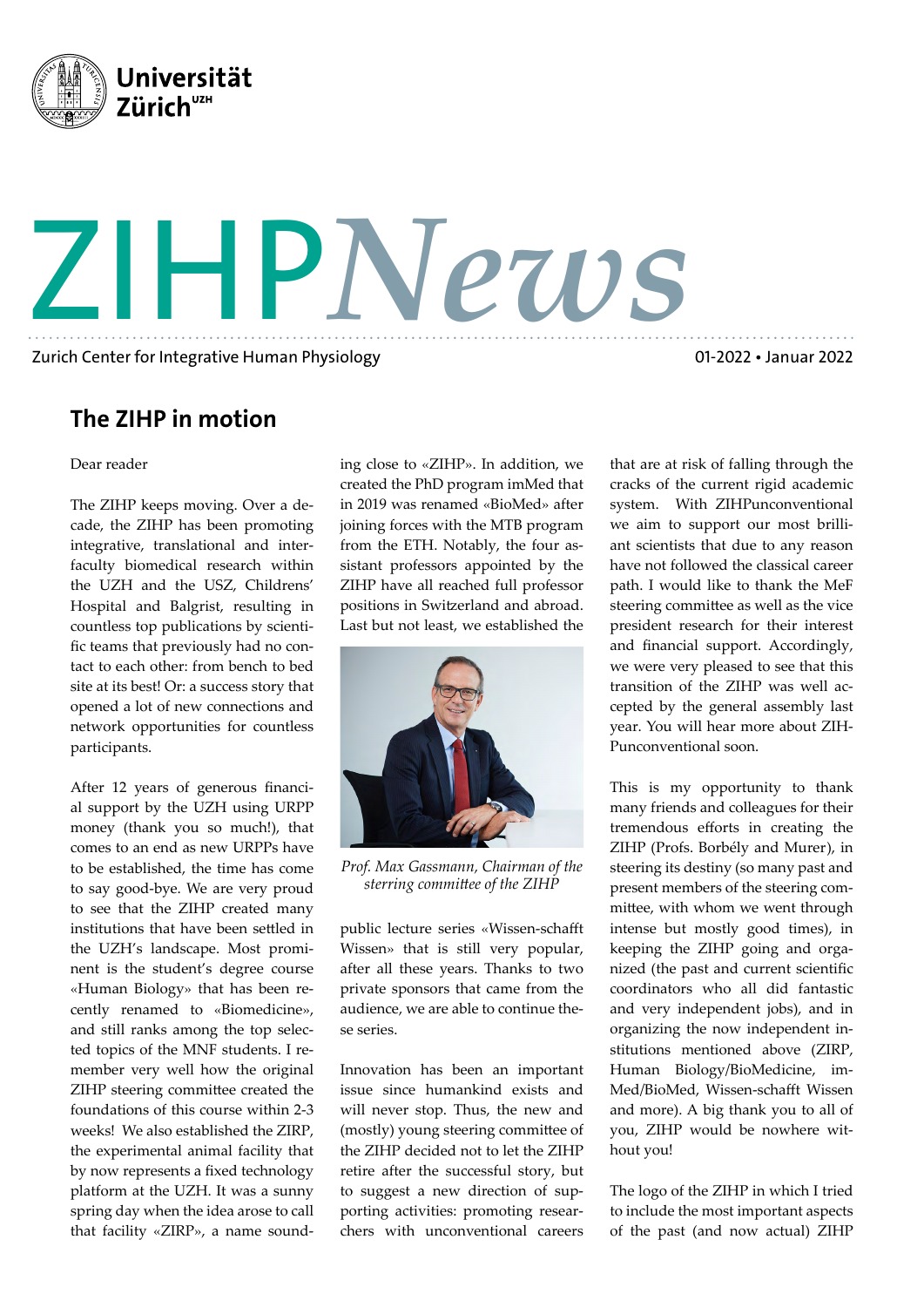task still fulfills its purpose: from the DNA to the ECG and the Zurich Grossmünster showing a running man. Today, I would have chosen a man and a woman. I apologize for this…

Yours sincerely Max Gassmann



### Career after PhD

An imMed Alumni Survey

**ZIH Punconventional** 

Acquiring competitive funding from SNF or equivalent competitive sources is a prerequisite for obtaining independent research positions in Switzerland. In order to obtain such competitive grants, applicants must be independent researchers with own funding. However, this is especially hard to fulfil for junior researchers with unconventional careers, as they often do not qualify for established advancement programs due to age restrictions or career breaks. ZIHPunconventional aims to provide a framework to facilitate the injection of excellent talent from this stream back into the academic pipeline. Examples of unconventional career paths are:

- Reentry into academia after a career in private enterprise
- Start of academic career after a second master's degree
- Entry into academia via non-standard educational paths (e.g., zweiter Bildungsweg)

- Start or resumption of academic career after a break (e.g., due to family duties, or migration into Switzerland (DPs))

- Repositioning of academic career after multiple years of part-time employment.

ZIHPunconventional is overseen by the ZIHP steering committee and a panel of experts and administered by the ZIHP coordinating office. They will help acquire individual sponsors for the selected applicants. The details about the exact procedure will follow soon...

**Stay at university and pursue an academic career, switch to the private industrial sector, or better stay at home as a full-time parent? This is a question every PhD graduate (or survivor) eventually has to ask themselves. Do women and men answer this question differently? What has to be done to give everyone, regardless of age, gender and origin, the same opportunities? Since the ZIHP will launch a pilot project on supporting academics with ‹unconventional careers› in 2022, we are particularly interested in what our imMed alumni had to say about this topic.**

At the 17th ZIHP Symposium this year the question arose as to why so many female students after finishing their PhD change into the private industry sector instead of pursuing their academic career. Driven by the following lively discussion we decided to perform a survey amongst all imMed Alumni to get an insight into their different career paths after their PhD.

#### **Where are our imMed Alumni now?**

A total of 70 alumni completed the questionnaire. Of the 70 participants, 64.3% identified as women and 35.7% as men. Most of them were between 30 and 40 years old. The participants were from 22 different countries, with most of them being Swiss (41.2%), German (14.7%) and Italian (7.4%). Around half have turned their backs on their original field of study. 50% are currently working in research in a pharmaceutical industry, 24% are still working in the academic environment of a university, 11% work in the private sector in a non-medical field and 3 participants are now a homestaying parent. If you look at the distribution within the genders, a similar picture emerges: 59% of women work in the industry and 27% at a university, and for men it is 68% compared to 16%.

#### **Satisfied alumni?**

When asked whether one could imagine switching back from the private sector to a university, more than half (57.6%) said that they couldn't imagine doing so. Only 13.6% would be willing to return to the academic environment. Vice versa, the results were slightly different. 36.7% of the people who are currently employed at a university have a positive attitude towards switching to the private sector, 10.5% could not imagine this, and more than half (52.7%) are unsure.

With regard to equality, 21.4% of all alumni felt disadvantaged because of their gender (32.5% of women and 2.3%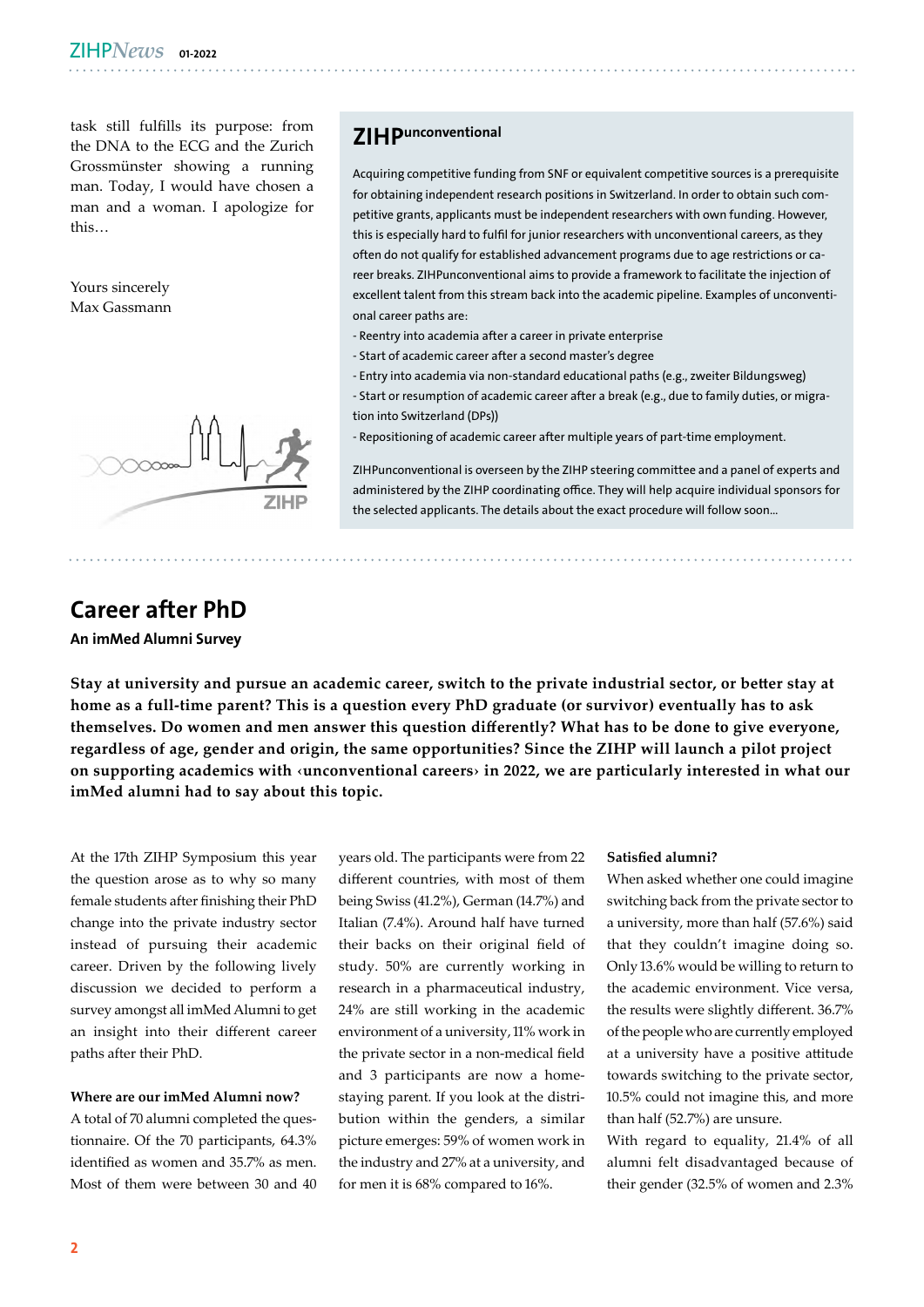of men). The disadvantages cited most frequently included points relating to the compatibility of family and work. There is little support and understanding during and after pregnancy, and working part-time is often not possible, especially in higher positions. In addition, female participants complain that it is difficult for them to get into higher job positions and that they have to work harder to get a reputation. 30.4% of the participants stated that their gender had influenced them in their career decision.

#### **Is it a gender problem?**

«I don't think it is solely a gender issue, it is academia itself that is currently difficult for many,» stated one participant. Although more women than men feel disadvantaged because of their gender, many male participants also expressed that it was difficult for them to combine work and children. The reasons being that there are not enough part-time positions, and that men are more often expected to continue to work 100% after they have become a parent.

When asked what would have to be changed in order for more women to pursue an academic career, there were a



*PhD in the bag - but what next?*

number of answers - most of them can also be transferred to men. On the one hand, better compatibility with the family should be promoted. We need more part-time jobs, a better care system for children, and the stigma surrounding simultaneous parenting and work needs to be changed. Working conditions should also be improved, as was proposed by many participants. Overtime can rarely be compensated, and short term contracts and the associated financial uncertainty in particular lead to dissatisfaction among both women and men. One participan's answer sums up the problem well:

*«The academic structure was built and maintained by people with few 'obligations' toward family and society. Mostly rich and noble could do science earlier. Later these were replaced by regular citizens, which could cut their costs of living – no family, no further hobbies, no further 'obligations'. Even today a good young scientist must be underpaid (no 100% positions), work on the weekend and evenings. … The first victims of this 'nerd' cult are women, because of their physiological maternity obligations, which cannot be sacrificed. However, it is incorrect to underestimate the high number of 'nerd' cult victims among men – this is less visible, less dramatic, but it is as well present. Both men and women have no problems to combine their professional aims and private obligations outside of the academy.»*

In conclusion we can say that although women have to overcome more hurdles to stay in academic science than men, there are some issues the university could work on to make its working environment more attractive to everyone so that valuable staff does not get lost into other sectors.

### Congratulations

ZIHP-Mitglied Prof. Elena Osto wurde auf den 1.2.2021 zur SNF Förderungsprofessorin ernannt.

ZIHP-Mitglied Prof. Thorsten Hornemann, wurde auf den 1.5.2021 zum Ausserordentlichen Professor ad personam für Klinische Chemie, speziell Lipidologie, ernannt.

ZIHP-Mitglied Prof. Michael Scharl, wurde auf den 1.8.2021 zum Ausserordentlichen Professor ad personam für Gasstroenterologie und Hepatologie, speziell Translationale Mikrobiomforschung, ernannt.

ZIHP-Mitglied Prof. Thomas Lutz, hat den diesjährigen Society for the Study of Ingestive Behavior (SSIB) Hoebel Prize for Creativity erhalten.

ZIHP-Mitglied Prof. Oskar Jenni und Prof. Dr. Beatrix Latal, wurden mit dem Guido Fanconi Gedenkpreis 2021 ausgezeichnet.

ZIHP-Mitglied Prof. Christoph Schneider hat dieses Jahr den Eccelenza Fördergrant des Schweizerischen nationalfonds erhalten.

Vorsitzender des ZIHP, Prof. Prof. h.c. Max Gassmann, wurde 2022 vom Slowakischen Gesundheitsminister zum Mitglied des Scientific Advisory Boards der Slowakei ernannt.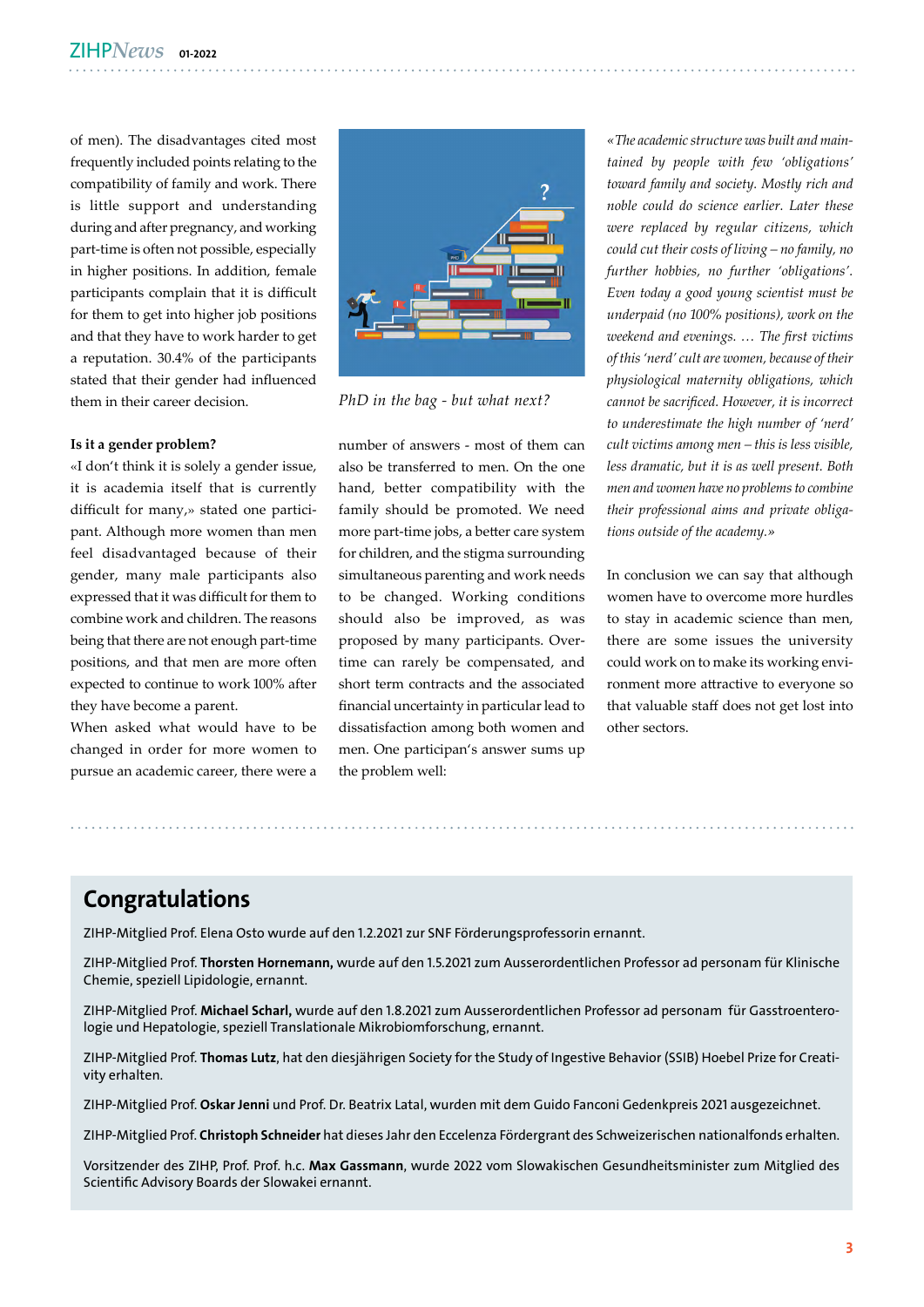

### Neuerungen

Dieses Jahr fanden die Anlässe als Hybrid- und gar zum Teil nur als Online-Verantaltungen statt. Dies bedauern wir sehr, hoffen aber, dass wir aus der Situation das Beste rausholen konnten. Wir freuen uns, dass Sie trotzdem dabei waren! Mehr Informationen finden Sie auf unserer  $\rightarrow$  [Homepage.](https://www.zihp.uzh.ch/en/wissen-schafft-wissen.html)

# Rückblick Frühlingsausgabe 2021: «Wie funktioniert Forschung?»



### **12. April 2021 Was bedeuten Tierversuche?**

Prof. Dr. Dr. **Michael Hottiger**, Professor am Institut für Molekulare Mechanismen bei Krankheiten der UZH erklärte, wann Versuche mit Tieren zum Einsatz kommen, wie Projekte mit Tierforschung beantragt und beurteilt werden und welchen Gesetzen diese Versuche unterligen. [→ Link zum UZH News Artikel](https://www.news.uzh.ch/de/articles/2021/tierversuch.html)



#### **3. Mai 2021 Wie entsteht ein Impfstoff?**

Prof. Dr. **Emma Slack,** Immunologin und Assistenzprofessorin am Department für Gesundheitswissenschaften und Technologie der ETH, erläuterte, wie man einen guten Impfstoff entwirft und was dies während einer Pandemie bedeutet.



#### **17. Mai 2021**

### **Mit gebündelten Kräften die Grundlagen unserer Lernfähigkeit verstehen**

Prof. **Esther Stöckli** und Prof. **Fritjof Helmchen,** Co-Leitende des neuen Universitären Forschungssschwerpunktes «Plastische Hirnnetzwerke für Entwicklung und Lernen», erklären, wie sie dank neuer Technologien und interdisziplinärer Zusammenarbeit diese Fragen beantworten wollen. Dies soll helfen, in Zukunft die Diagnose und Therapie von Lernstörungen zu verbessern.

#### [→ Link zum UZH News Artikel](https://www.news.uzh.ch/de/articles/2021/lernen.html)



### **21. Juni 2021 Wie können wir gesund älter werden?**

Prof. Dr. med. **Heike A. Bischoff-Ferrari**, Professorin für Geriatrie und Altersforschung an der UZH und Leiter der DO-HEALT-Studie, zeigte, wie die grösste Altersstudie Europas diese Frage erforscht, und die Lebensqualität älterer Menschen fördern will.

[→ Link zum UZH News Artikel](https://www.news.uzh.ch/de/articles/2021/gesund-im-alter.html)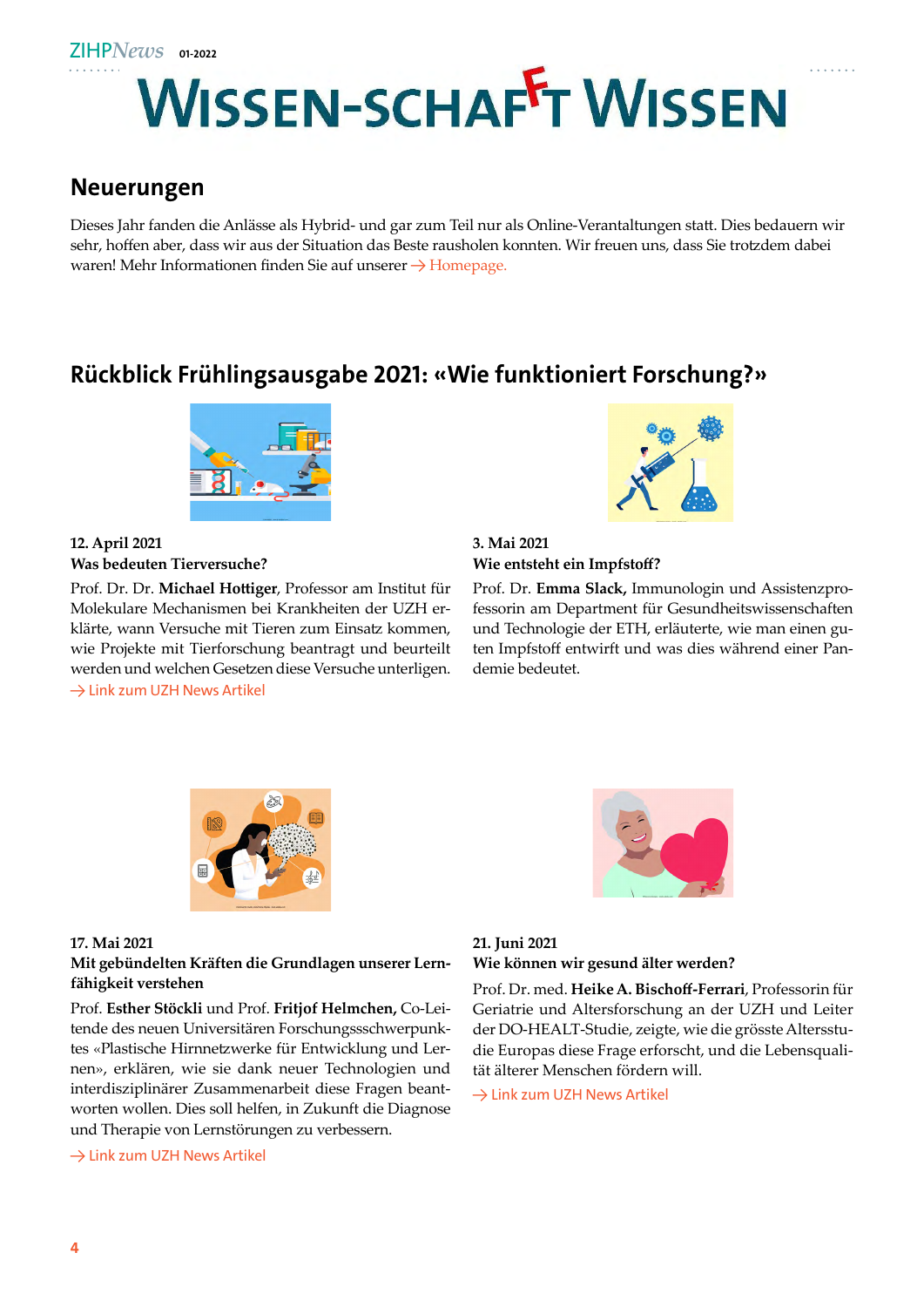# **WISSEN-SCHAFFT WISSEN**

# Rückblick Frühlingsausgabe 2021: «Eine Zukunft nach der Pandemie»



### **4. Oktober 2021 Eine Zukunft nach der Pandemie**

Was sind die Auswirkungen der SARS-CoV-2-Pandemie auf unsere Gesellschaft? Was können wir aus der Pandemie für die Zukunft lernen? Diese Fragen behandelte Prof. Dr. **Lothar H. Wieler** in seinem Vortrag zum Anlass seiner Ehrenpromotion an der UZH.



### **25. Oktober 2021**

#### **«Corona» - Eine Suche nach Antworten in der Literatur**

Bücher können uns einfach unterhalten, oder aber auch Wissen liefern. Dr. **Martin Meyer**, Journalist, Buchautor und ehemaliger Leiter des NZZ Feuilletons, vereint in seinem neusten Roman «Corona» beide Punkte.



#### [→ Link zuzm UZH News Artikel](https://www.news.uzh.ch/de/articles/2021/lothar-wieler.html)



### **1. November 2021**

#### **Wie wird die Welt nach der Pandemie aussehen?**

Dr. **Chris Luebkeman**, Zukunftsforscher und Leiter des Strategic Foresight Hub der ETH Zürich, zeigte auf, was für einen Einfluss die Pandemie auf die Entwicklungen der Wissenschaft, Technik und Gesellschaft der Zukunft haben könnte.

#### **22. November 2021 Die ganze welt im Ausnahmezustand - was kann ich dagegen tun?**

Prof. Dr. rer. nat. **Ulrike Ehlert**, Leiterin der Klinischen Psychologie und Psychotherapie am Psychologischen Institut der UZH, erläuterte die psychologischen Folgen der Pandemie und wie wir dem Stress die Stirn bieten können.

[→ Zum UZH News Artikel](https://www.news.uzh.ch/de/articles/2021/umgang-mit-stress.html)



#### **29. November 2021**

#### **Was wir aus vergangenen Pandemien lernen können**

Prof. Dr. Dr. med. **Frank Rühli**, Direktor des Instituts für Evolutionäre Medizin der UZH, zeigte was wir aus vergangenen Pandemien lernen können und wie die Evolutionsmedizin Erklärungsansätze für das Verhalten der Menschen in diesen Zeiten erläutern kann.

[→ Link zum UZH News Artikel](https://www.news.uzh.ch/de/articles/2021/lehren-aus-der-pandemie.html)



### **6. Dezember 2021 Zuerst COVID, dann Long-COVID?**

Wie kann die Erkrankung verhindert werden? Wie verläuft die Krankheit und wie sieht eine mögliche Behandlung aus? Welche Spätfolgen können wie lange auftreten? Prof. Dr. med. **Annelies Zinkernagel,** Klinik für Infektionskrankheiten und Spitalhygiene am USZ, brachte Licht ins Dunkle.

[→ Link zum UZH News Artikel](https://www.news.uzh.ch/de/articles/2021/zihp-zinkernagel.html)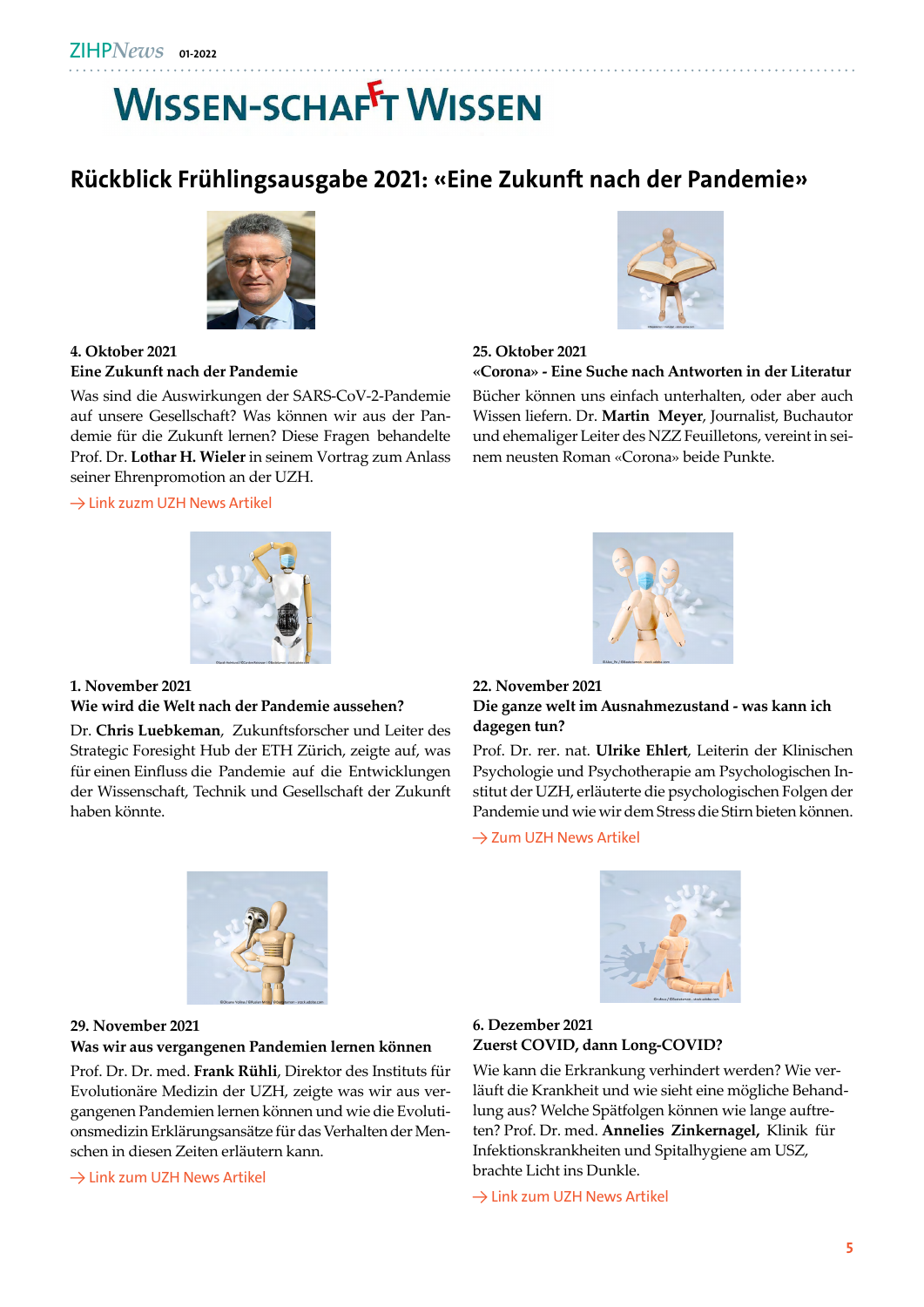# ZIHP-Mitglieder in der Presse

→ [«Mir gefällt der Begriff ‹Erziehung› nicht»](https://www.blick.ch/life/familie/professor-fuer-paediatrie-oskar-jenni-im-grossen-interview-mir-gefaellt-der-begriff-erziehung-nicht-id16206246.html) Interview mit Prof. Oskar Jenni Blick, 21. November 2020

 $\rightarrow$  [Sich selbst und andere schützen](https://www.news.uzh.ch/de/articles/2020/Zwischenstand-Corona-Forschung.html) Artikel mit Prof. Onur Boyman UZH News, 25. November 2020

→ [Stemm cell research finds a unique lab](https://www.washingtonpost.com/science/stem-cells-in-space/2020/12/04/8915f700-2471-11eb-a688-5298ad5d580a_story.html) Zeitungsartikel mit Prof. Oliver Ullrich The Washington Post, 5. Dezember 2020

→ Frauen empfinden mehr Schmerz Artikel mit Prof. Catherine Gebhard Schweizer Familie, 10. Dezember 2020

 $\rightarrow$  [Kinder kriegen](https://www.news.uzh.ch/de/articles/2020/UZH-Magazin-und-neuer-Podcast.html) Neuer Podcast mit Prof. Brigitte Leeners UZH News, 17. Dezember 2020

#### → [«Ängste können Kinder stark machen»](https://www.zihp.uzh.ch/dam/jcr:330826d9-3451-41ba-8d8e-e39f1bc64158/%25C3%2584ngste%2520und%2520Kinder_Lanbote_Walitza.pdf)

Zeitungsartikel Mit Prof. Susanne Walitza Der Landbote, 28. Dezember 2020

→ [Kinder machen - Existenzielle Träume](https://www.news.uzh.ch/de/articles/2021/reproduktionsmedizin.html) Artikel mit Prof. Brigitte Leeners UZH News, 5. Januar 2021

#### → [Die zweite Welle endete 1918 fatal](https://www.media.uzh.ch/de/medienmitteilungen/2021/Spanische_Grippe.html)

Artikel mit PD Dr. Kaspar Staub Medienmitteilung UZH, 8. Februar 2021

→ [Mythos: Der Fluch des Pharaos](https://www.zdf.de/dokumentation/zdfinfo-doku/mythos-die-groessten-raetsel-der-geschichte--der-fluch-des-pharaos-100.html) Video mit Prof. Frank Rühli

ZDF Info, 9. Februar 2021

### → [Wie persistente Bakterien Antibiotika abwehren](https://www.news.uzh.ch/de/articles/2021/bakterien-persistenz.html)

Artikel mit Prof. Annelies Zinkernagel UZH News, 11. Februar 2021

→ Hunde helfen gegen Stress Zeitungsartikel mit Prof. Martin Meyer Luzerner Zeitung, 16. Februar 2021

→ [Wohin mit der freien Zeit?](https://www.zihp.uzh.ch/dam/jcr:6776a934-d94e-42bd-886b-0de1cb85cd3d/Wohin%2520mit%2520der%2520freien%2520Zeit.pdf) Zeitungsartikel mit Prof. Oskar Jenni Tages Anzeiger, 4. März 2021

→ [Gender-Medizin in der Herzforschung](https://www.zdf.de/nachrichten/heute-in-europa/schweiz-gender-medizin-in-der-herzforschung-100.html) Video mit Prof. Catherine Gebhard ZDF, 11. März 2021

→ [«Cannabis ist viel gefährlicher, als man glaubt»](https://www.zihp.uzh.ch/dam/jcr:ae26495b-91f6-4456-a388-dd4d653ea812/Tagi_Quednow.pdf) Zeitungsartikel mit Prof. Boris Quednow Tages Anzeiger, 20. März 2021

→ [«Man darf Kindern nicht den Glauben geben, das Leben sei nur](https://www.beobachter.ch/familie/kinder/resilienz-bei-kindern-man-darf-kindern-nicht-den-glauben-geben-das-leben-sei-nur)  [einfach»](https://www.beobachter.ch/familie/kinder/resilienz-bei-kindern-man-darf-kindern-nicht-den-glauben-geben-das-leben-sei-nur)

Artikel mit Prof. Susanne Walitza Beobachter, 9. April 2021

#### → [Freudeschreie werden stärker wahrgenommen als Angst- oder](https://www.media.uzh.ch/de/medienmitteilungen/2021/Schreie.html)  [Wutgebrüll](https://www.media.uzh.ch/de/medienmitteilungen/2021/Schreie.html)

Artikel mit Prof. Sascha Frühholz UZH Medienmitteilung, 13. April 2021

→ Gefährliches Cannabis Podcast mit Prof. Boris Quednow SRF 2, 17. April 2021

→ [Stress und psychische Probleme während des ersten COVID-](https://www.media.uzh.ch/de/medienmitteilungen/2021/Lockdown-Stress.html)[19-Lockdowns](https://www.media.uzh.ch/de/medienmitteilungen/2021/Lockdown-Stress.html)

Artikel mit Prof. Susanne Walitza UZH News, 3. Mai 2021

→ [Künstliche Neuronen erkennen Biosignale in Echtzeit](https://www.media.uzh.ch/de/medienmitteilungen/2021/chip.html) Artikel mit Prof. Johannes Sarnthein UZH Medienmitteilung, 27. Mai 2021

→ [Wenn Antibiotika nicht mehr wirken - Viren als Lebensretter](https://www.zihp.uzh.ch/dam/jcr:13b6e6fc-b23b-4293-b9c3-65d836923f09/Sonntags%2520Blick_Boyman.pdf) Zeitungsartikel mit Prof. Onur Boyman Sonntags Blick, 6. Juni 2021

→ Schweizer Mini-Organe aus dem Weltall Zeitungsartikel mit Prof. Oliver Ullrich Tages Anzeiger, 26. August, 2021

→ [UZH und Airbus züchten menschliches Mini-Gewebe auf der](https://www.media.uzh.ch/de/medienmitteilungen/2021/UZH-Space-Hub.html)  [Internationalen Rausmtation ISS](https://www.media.uzh.ch/de/medienmitteilungen/2021/UZH-Space-Hub.html) Artikel mit Prof. Oliver Ullrich Medienmitteilung UZH, 26. August 2021

→ «Wir sind ja schon glücklich, wenn Leistungssportlerinnen überhaupt einen Zyklus haben.» Fernsehsendung mit Prof. Brigitte Leeners SRF Puls, 19. September 2021

→ Mumien im Museum: Zwischen Effekt und Würde Podcast mit Prof. Frank Rühli SRF Audio, 21. September 2021

→ [Die Genschere und die Zukunft der Menschheit](https://www.news.uzh.ch/de/articles/2021/kick-off-H2R.html) Kick-off Event mit Prof. Brigitte Leeners UZH News, 6. Oktober 2021

→ [Grosser Schritt in Richtugn Präzisionsmedizin für Dialysepati](https://www.media.uzh.ch/de/medienmitteilungen/2021/Dialysepatienten.html)[enten](https://www.media.uzh.ch/de/medienmitteilungen/2021/Dialysepatienten.html) Artikel mit Prof. Oliver Devuyst Medienmitteilungen UZH, 20. Oktober 2021

→ [Tropenfrösche ermöglichen neue Erkenntnisse zu Nierenkrank](https://www.media.uzh.ch/de/medienmitteilungen/2021/Frosch.html)[heit](https://www.media.uzh.ch/de/medienmitteilungen/2021/Frosch.html)

Artikel mit Prof. Soeren Lienkamp Medienmitteilung UZH, 5. November 2021

→ Viele Kinder und Jugendliche leiden in der Pandemie Sendung mit Prof. Susanne Walitza SRF Echo der Zeit, 5. Dezember 2021

#### → Lehrstücke zur Pandemie

Buchvorstellung mit Prof. Frank Rühli UZH News, 21. Dezember 2021